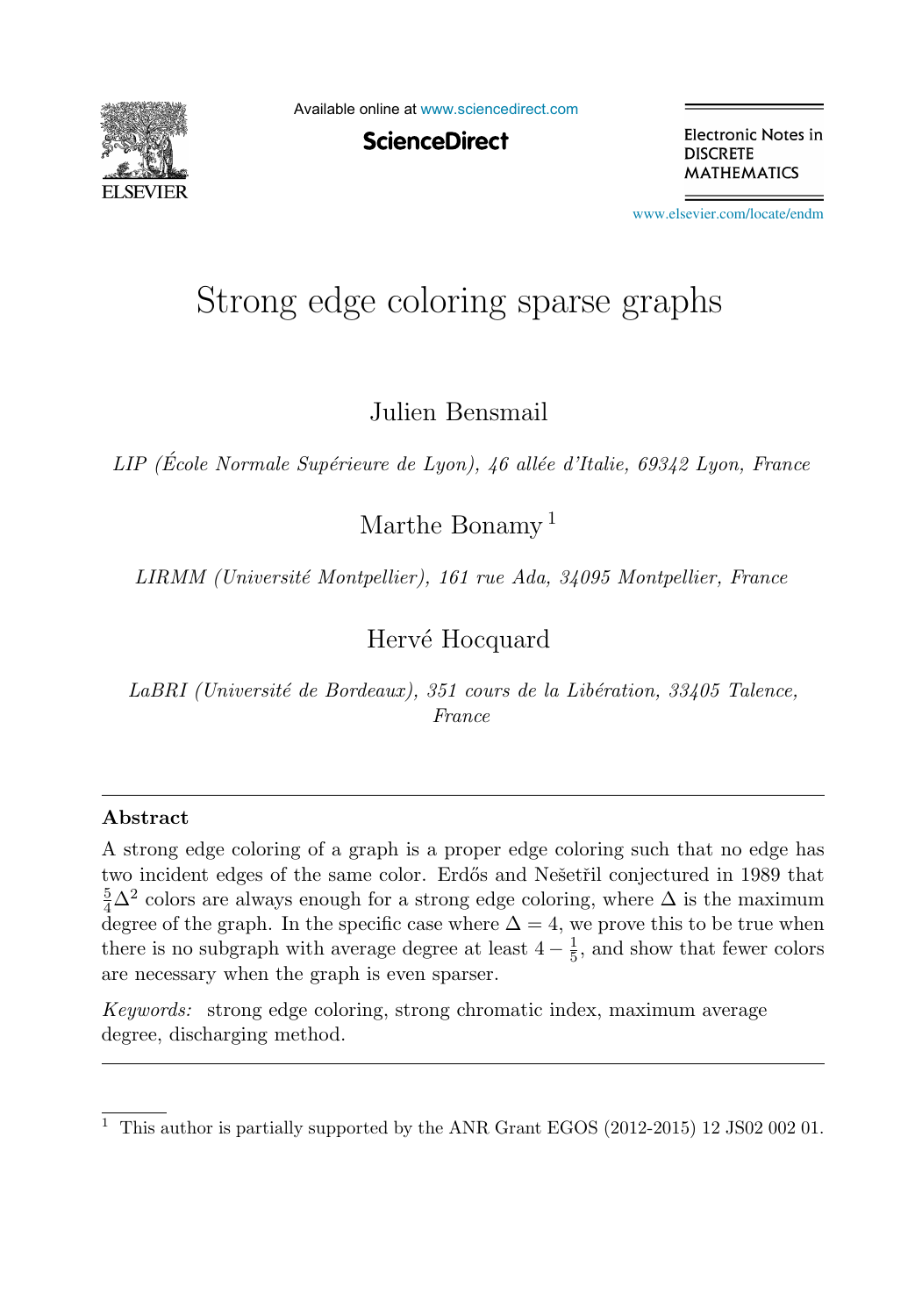## <span id="page-1-0"></span>**1 Introduction**

Let G be a simple undirected graph. A proper edge coloring of G is *strong* if every color class provides an induced matching of G. The least number of colors in a strong edge coloring of  $G$  is the *strong chromatic index* of  $G$ , commonly denoted by  $\chi'_{s}(G)$ . Since the introduction of this parameter by Fouquet and Jolivet in 1983 [\[8\]](#page-5-0), the question of determining the exact value of the strong chromatic index of graphs has attracted great attention (see e.g. [\[10,11\]](#page-5-0) for an overview of the topic).

This question is hard to answer even in restricted settings like the class of planar subcubic graphs with no triangle (see e.g. [\[9\]](#page-5-0)). Therefore, many works focus instead on exhibiting upper bounds on the strong chromatic index of particular families of graphs (see again [\[10,11\]](#page-5-0) for examples of such bounds). Most of these upper bounds are expressed as a function of  $\Delta$ , where  $\Delta$  refers from now on to the maximum degree of the graph considered. This is justified by the fact that  $\Delta$  is a trivial lower bound on  $\chi'_{s}$ , and that greedy coloring arguments yield a natural upper bound of  $2\Delta^2 - 2\Delta + 1$  on  $\chi'_s$ .

This upper bound is actually quite naïve, as most graphs can be strongly edge colored using fewer colors. Improving the upper bound involving  $\Delta$  is at the heart of many investigations on the strong chromatic index. Let us mention those concerning two specific families of graphs: planar graphs and bipartite graphs. In the setting of planar graphs, Theorem 1.1 stands out.

**Theorem 1.1 (Faudree** *et al.* [\[7\]](#page-5-0)) Every planar graph G satisfies  $\chi'_{s}(G) \leq$  $4\Delta + 4$ .

The upper bound of Theorem 1.1 is correct up to an additive factor, as there is a family of planar graphs with strong chromatic index  $4\Delta - 4$  [\[7\]](#page-5-0). For more details on recent improvements on the strong chromatic index of planar graphs, see [\[2\]](#page-5-0). Regarding bipartite graphs, the goal is the following conjecture.

**Conjecture 1.2 (Faudree** *et al.* [\[6\]](#page-5-0)) Every bipartite graph G satisfies  $\chi'_{s}(G) \le$  $\Delta^2$ .

If correct, this is tight due to complete bipartite graphs of the form  $K_{n,n}$ . See [\[3\]](#page-5-0) for an up-to-date survey on the investigations related to Conjecture 1.2. There is also a conjecture in the general case, as follows.

**Conjecture 1.3 (Erd˝os and Neˇsetˇril [\[5\]](#page-5-0))** Every graph G satisfies

$$
\chi'_s(G) \le \begin{cases} \frac{5}{4}\Delta^2 & \text{if } \Delta \text{ is even,} \\ \frac{1}{4}(5\Delta^2 - 2\Delta + 1) & \text{otherwise.} \end{cases}
$$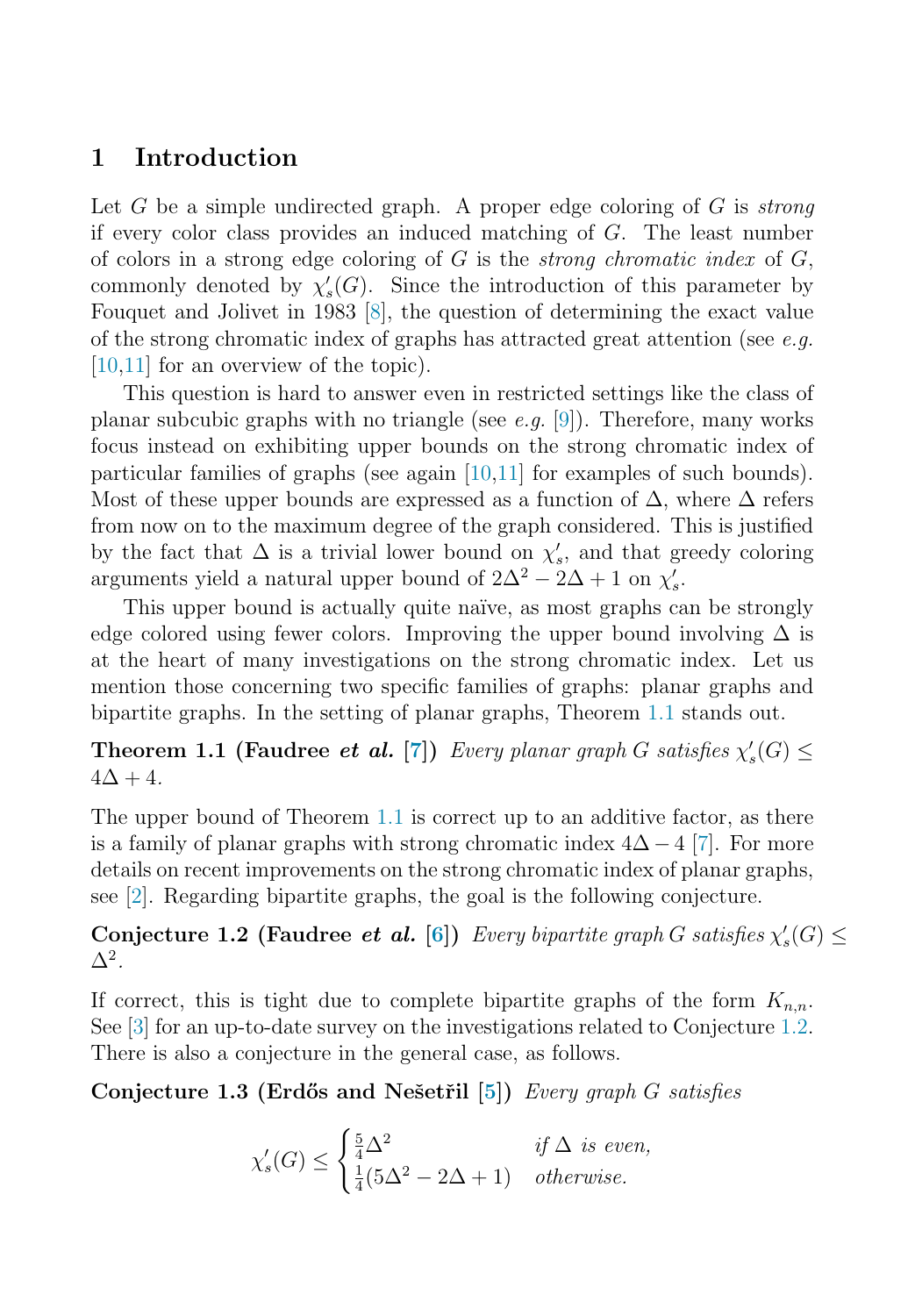If true, the bounds in Conjecture  $1.3$  are tight, as confirmed by the Erdős-Nešetřil graphs whose construction is described in Figure 1.



Fig. 1. The Erdős-Nešetřil construction.

Although Conjecture [1.3](#page-1-0) is maybe one of the most important questions related to strong edge coloring, it is still widely open. However, it is known to be true whenever  $\Delta \leq 3$ , as proved notably by Andersen [\[1\]](#page-5-0). For  $\Delta = 4$ , the best result towards Conjecture [1.3](#page-1-0) is due to Cranston, who proved the following.

**Theorem 1.4 (Cranston [\[4\]](#page-5-0))** Every graph G with  $\Delta = 4$  satisfies  $\chi'_{s}(G) \leq$ 22.

He also proved that one color could be saved when the graph is not 4-regular. Nonetheless, there is still a small gap between Theorem 1.4 and the upper bound suggested by Conjecture [1.3](#page-1-0) for graphs with maximum degree 4, namely 20.

#### **2 Our results**

Toward Conjecture [1.3,](#page-1-0) we herein focus on the family of graphs with maximum degree 4. As mentioned above, the Erdős-Nešetřil graph with maximum degree 4 has strong chromatic index exactly 20. However, it is worth mentioning that, this extremal graph and its variations apart, it seems that we can save a significant number of colors. As an illustration of this statement, let us recall that the highest strong chromatic index found in a planar (resp. bipartite) graph with maximum degree 4 so far is 12 (resp. 16).

In this context, we consider graphs with maximum degree 4 and bounded maximum average degree (or mad for short), where the maximum average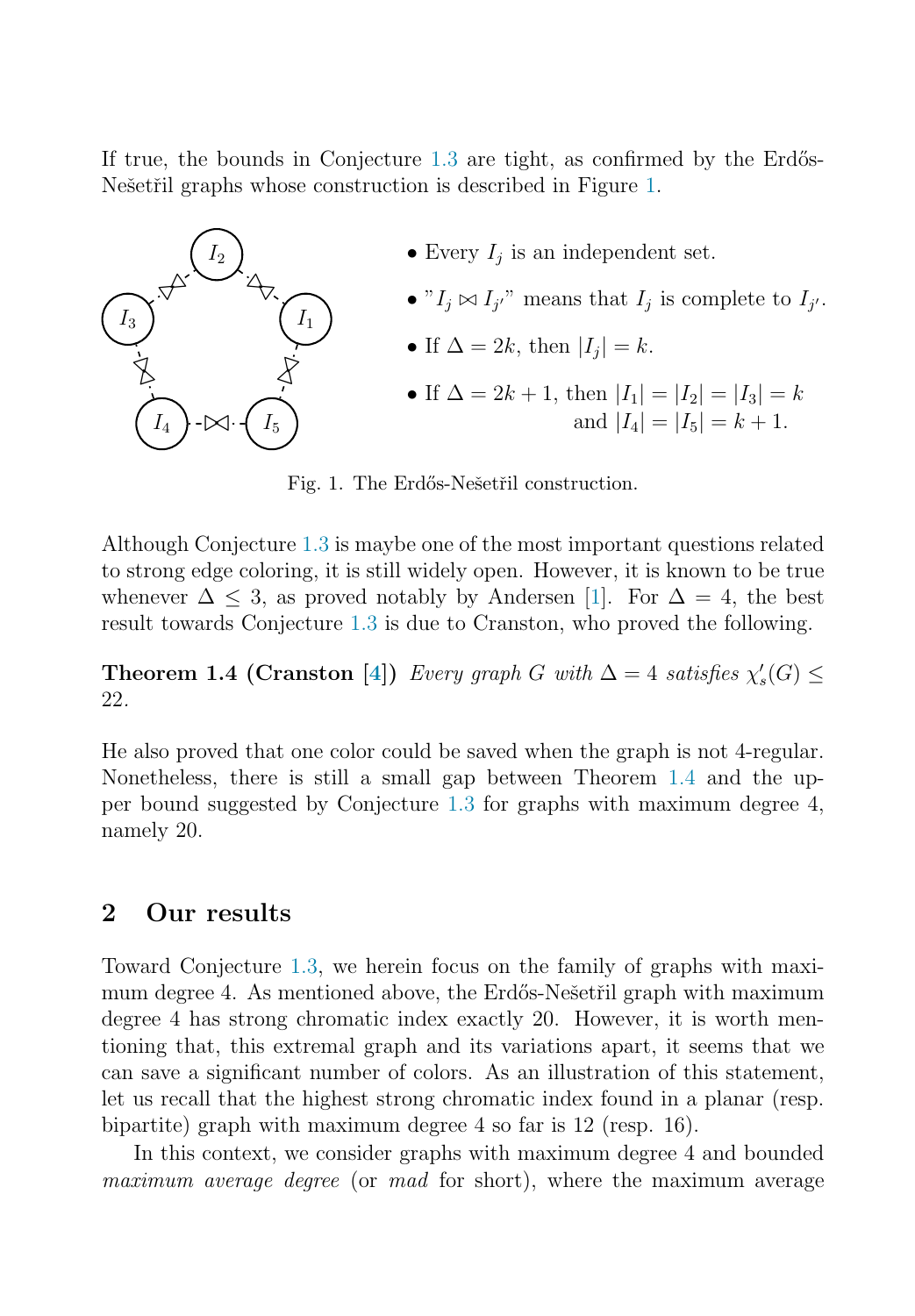<span id="page-3-0"></span>degree of some graph G is defined as

$$
\mathrm{mad}(G) := \max \left\{ \frac{2|E(H)|}{|V(H)|}, H \text{ is a subgraph of } G \right\}.
$$

As a first step towards Conjecture [1.3](#page-1-0) for  $\Delta = 4$ , we confirm it for graphs of mad less than  $\frac{19}{5}$ . We then provide a number of situations where sparser graphs can be colored with fewer colors. To summarize our results, we prove here the following.

**Theorem 2.1** For every graph G with  $\Delta = 4$ , we have:

- (i) if mad(G)  $\lt \frac{16}{5}$ , then  $\chi'_{s}(G) \leq 16$ ;
- (ii) if mad(G)  $\lt \frac{10}{3}$ , then  $\chi'_{s}(G) \le 17$ ;
- (iii) if mad(G)  $\langle \frac{17}{5}, \text{ then } \chi'_{s}(G) \leq 18;$
- (iv) if mad(G)  $\lt \frac{18}{5}$ , then  $\chi'_{s}(G) \leq 19$ ;
- (v) if mad(G)  $\lt \frac{19}{5}$ , then  $\chi'_{s}(G) \leq 20$ .

Theorem 2.1 is proved through a discharging method using purely local arguments. The method consists in considering a minimum counter-example to the statement (duly reformulated so as to avoid some technicalities), proving that it satisfies some structural constraints (*e.g.* there is no vertex of degree 1, nor two adjacent vertices of degree 2, etc.), and then use a discharging argument to claim that a graph with those structural properties cannot satisfy the sparseness hypothesis.

### **3 Conclusions: sharpness and further work**

We now discuss the tightness of the upper bounds in Theorem 2.1. For this purpose, we provide some examples of graphs with maximum degree 4 and different values of mad, and compare their strong chromatic index to the upper bounds of Theorem 2.1.

As mentioned earlier, the Erdős-Nešetřil graph with maximum degree 4 notwithstanding, it seems difficult to exhibit graphs with maximum degree 4 and strong chromatic index close to 20. Again, as already mentioned, such graphs should not be planar (unless there exist worst examples than those ex-hibited in [\[7\]](#page-5-0)), nor bipartite (unless Conjecture [1.2](#page-1-0) is wrong). This task seems even more complicated when a condition on the maximum average degree must be met: for a graph with maximum degree 4 to have strong chromatic index close to 20, a lot of 4-vertices seem necessary. As a consequence, the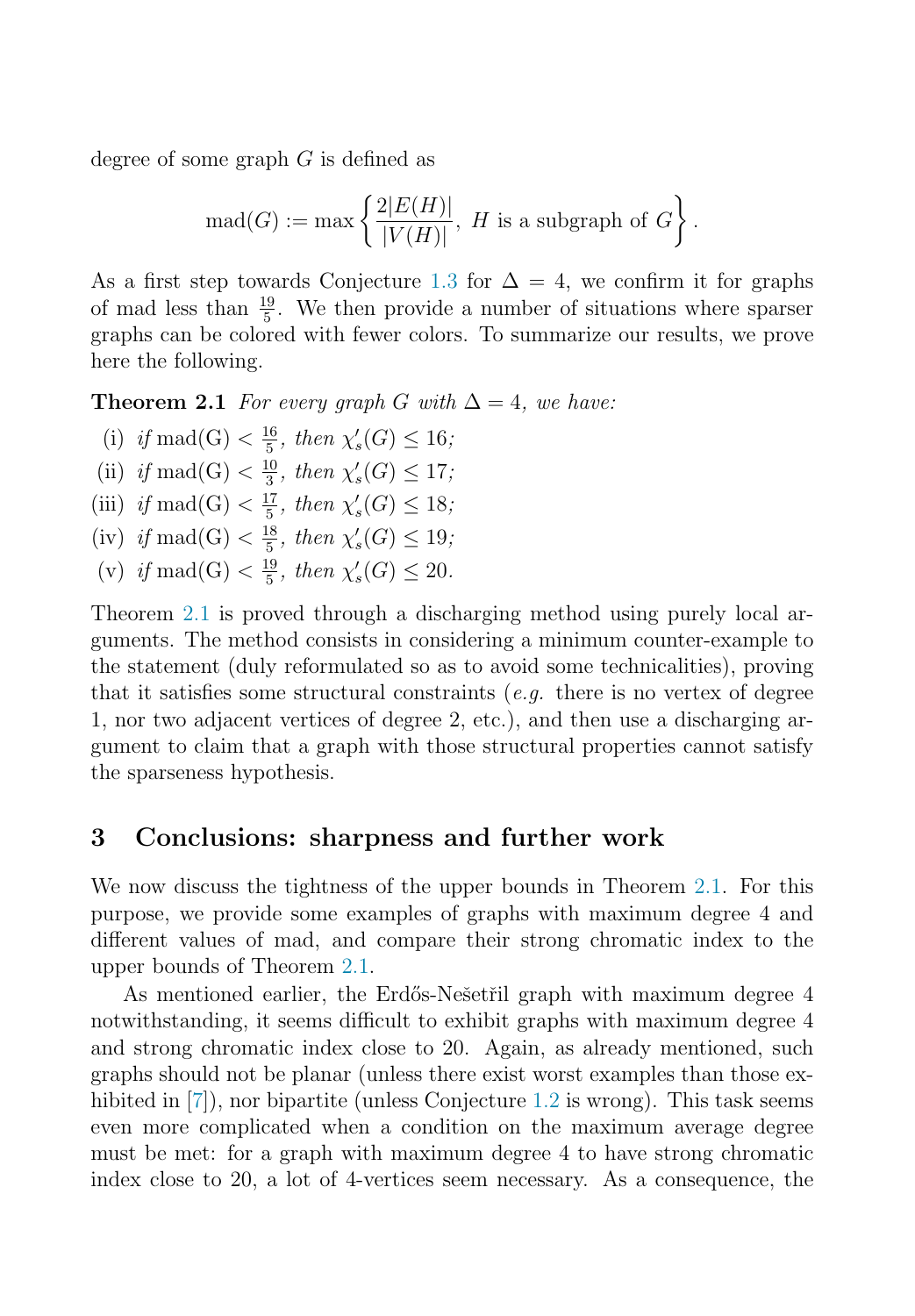

Fig. 2. Some variations of the Erdős-Nešetřil graph with  $\Delta = 4$ .

maximum average degree is naturally close to 4.

Some explicit graphs with maximum degree 4, maximum average degree strictly less than 4, and large strong chromatic index are depicted in Figure 2. These result from straightforward modifications of the Erdős-Ne $\check{\rm set}$ ril graph with  $\Delta = 4$ . These graphs give already an idea of how far from the optimal the upper bounds in Theorem [2.1](#page-3-0) may be. In particular, if we compare the values given in Theorem [2.1](#page-3-0) to the characteristics of these sample graphs, we come up with Table 1.

|    | # of colours   proved for mad $\langle \rangle$   false for mad $\ge$ |                           |
|----|-----------------------------------------------------------------------|---------------------------|
| 16 | $\frac{16}{5} = 3.2$                                                  | $\frac{32}{9} \sim 3.555$ |
| 17 | $\frac{10}{3} \sim 3.333$                                             | $\frac{38}{10} = 3.8$     |
| 18 | $\frac{17}{5} = 3.4$                                                  |                           |
| 19 | $\frac{18}{5} = 3.6$                                                  |                           |
| 20 | $\frac{19}{5} = 3.8$                                                  |                           |

#### Table 1

On the tightness of Theorem [2.1](#page-3-0) in terms of mad and  $\chi'_{s}$ .

Beside the obvious search for optimal bounds, it would be interesting to generalize the bounds of Theorem [2.1](#page-3-0) to any value of  $\Delta$ . In particular, we